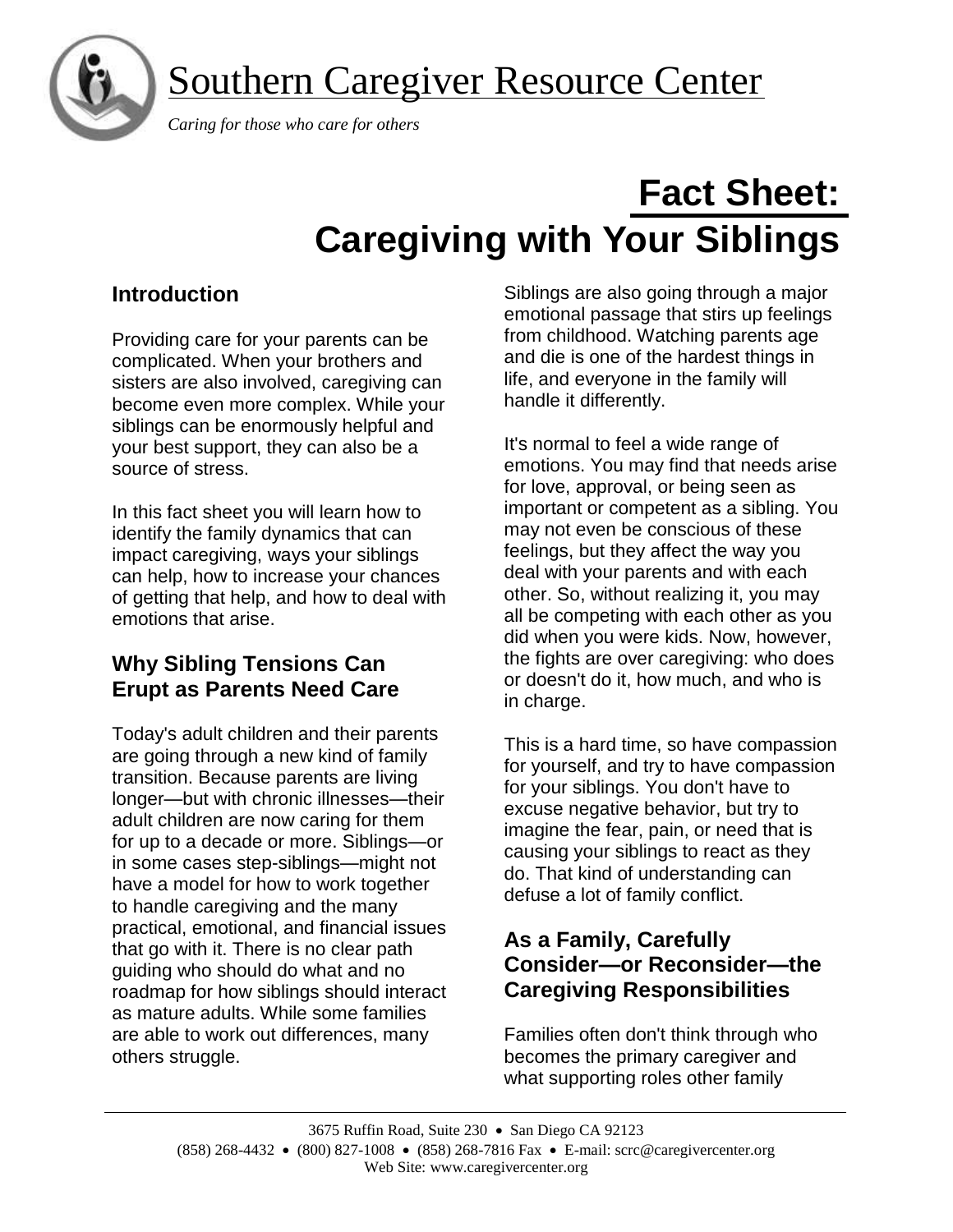members will play. Caregiving may start when the sibling who lives nearby or has a close relationship to the parent helps out with small things. You may not even identify yourself as a caregiver at first but then find yourself overwhelmed and feeling resentful of your siblings as your parent requires more help. It's easy for families to fall into common traps, assuming, for example, that the son will handle finances while the daughter will take care of emotional or physical care needs.

In another common trap, one sibling may become mom's caregiver because he or she doesn't have a job or needs a place to stay and family members think this arrangement will solve a lot of problems. But it can be a recipe for trouble. The family needs to spell out clearly what that person will be expected to do, whether there will be financial compensation, and how that will work. In addition, the sibling(s) should be clear about what support tasks each will provide.

You need to re-examine all these assumptions as a family. The best way to do this is to call a family meeting as early (and, later, as often) as possible. A family meeting can provide a place to discuss the parent's needs and to ask what each person can contribute in time or money. If needed, a trusted person outside the family can facilitate.

#### **Think About Family Roles When You Were Growing Up and How You Can Change Them for Caregiving**

Whenever we get together with family, most of us tend to slip into our old roles even though we behave differently when we are with other people. But these roles may not work anymore. Parents may not be able to play the parts they did when the family was young, like making the decisions, providing emotional support, or smoothing tensions between family members.

Maybe you were expected to be the responsible one; maybe your brother was seen as someone who needed taking care of. Maybe your other sister was groomed to go off and become the achiever while family chores were left to others. Perhaps you were identified as the "caring" one while your sister was labeled "selfish" or "cold." So ask yourself: am I being pulled into being the big sister or the helpless little kid even though we're all adults now?

Also, it's helpful now to take a fresh look at your siblings. Parents create labels and roles for each child, and everyone in the family adopts them and assumes they are true. They may be based on some reality, but parents may also assign these labels for all kinds of reasons: who was born first or last, which kid reminds mom of her older sister (who she resented), which kid is most like dad in personality - and how mom feels about dad!

Whatever the reasons for these roles, we need to re-examine them now. If you were the "responsible" one, it does not mean that you should accept doing everything because you always did- even though your siblings may expect you to take on that role. You may need to help them see that you can all adapt your roles to new times and who you are today. Also, if you assume a brother or sister is less capable or helpful because that's the way you saw them as kids,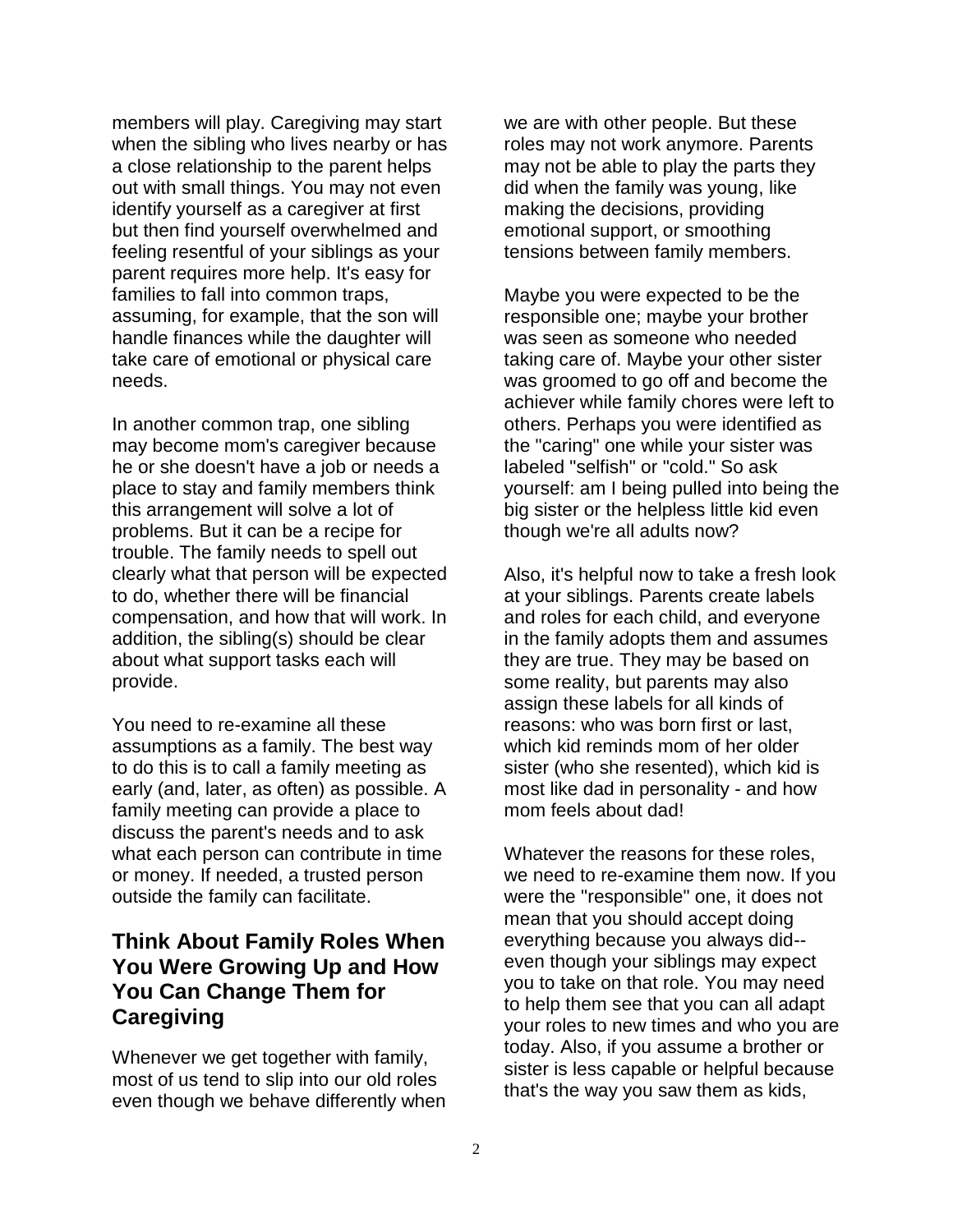you are less likely to get help from them. If you approach them differently, they may prove to be more helpful than you think possible.

#### **Siblings May Have Different Ideas About What Parents Need**

The idea that you may soon lose mom or dad, or that they need more care, can be really scary. Some adult children still need their mom to be the parent. Some get over-anxious and think the parent is in bigger trouble than they are. Some just can't accept that the parents need as much help as they do. These differences are common. Here are some ways to handle this:

- If there's no emergency, allow some time to get everyone on the same page. It's natural for siblings to take in the situation at different times and in different ways. This can happen regardless of whether they're far away or close.
- Share information. Get a professional assessment of your parent's condition by a doctor, social worker, or geriatric care manager, and send the report to all your siblings. Try using email, online care sharing tools, and/or in-person family meetings to help keep everyone abreast of care issues and information.
- Keep in mind that parents often tell their kids different things about how they're doing. This is a good reason to keep communication lines open with each other and to try to pool your information about your parent's health.

#### **Try to Separate Your Parent's Needs from Your Own—and Yesterday's Battles from Today's Decisions**

It's natural to take pride in being able to help your parent or to feel satisfaction that you are doing something important and valuable. When these basic needs are satisfied, caregivers feel good about what they're doing and feel less burdened.

But you may also have other less conscious, emotional needs that can actually make things harder for you. For example, if you feel you must make your mom happy—when she's never been a happy person or has suffered painful losses—you may be setting yourself up for an impossible task. You can make sure your parents are well cared for, but it isn't your job—nor is it always possible—to make them happy.

So try to focus on the essential things your parent needs for good care. For example, if you insist on doing all mom's shopping because only you know what she likes, you may exhaust yourself. And it's not a tragedy if your sister buys her a different brand of tuna.

When those old needs to be loved and approved of get stirred up, it can fire up sibling rivalry. After all, you're not the only child who needs to feel important to mom or dad. So, when you're discussing whether dad needs a more expensive wheelchair or mom is still safe at home, try to keep the discussion on the concrete issue at hand and not on which of you cares the most or knows what is best.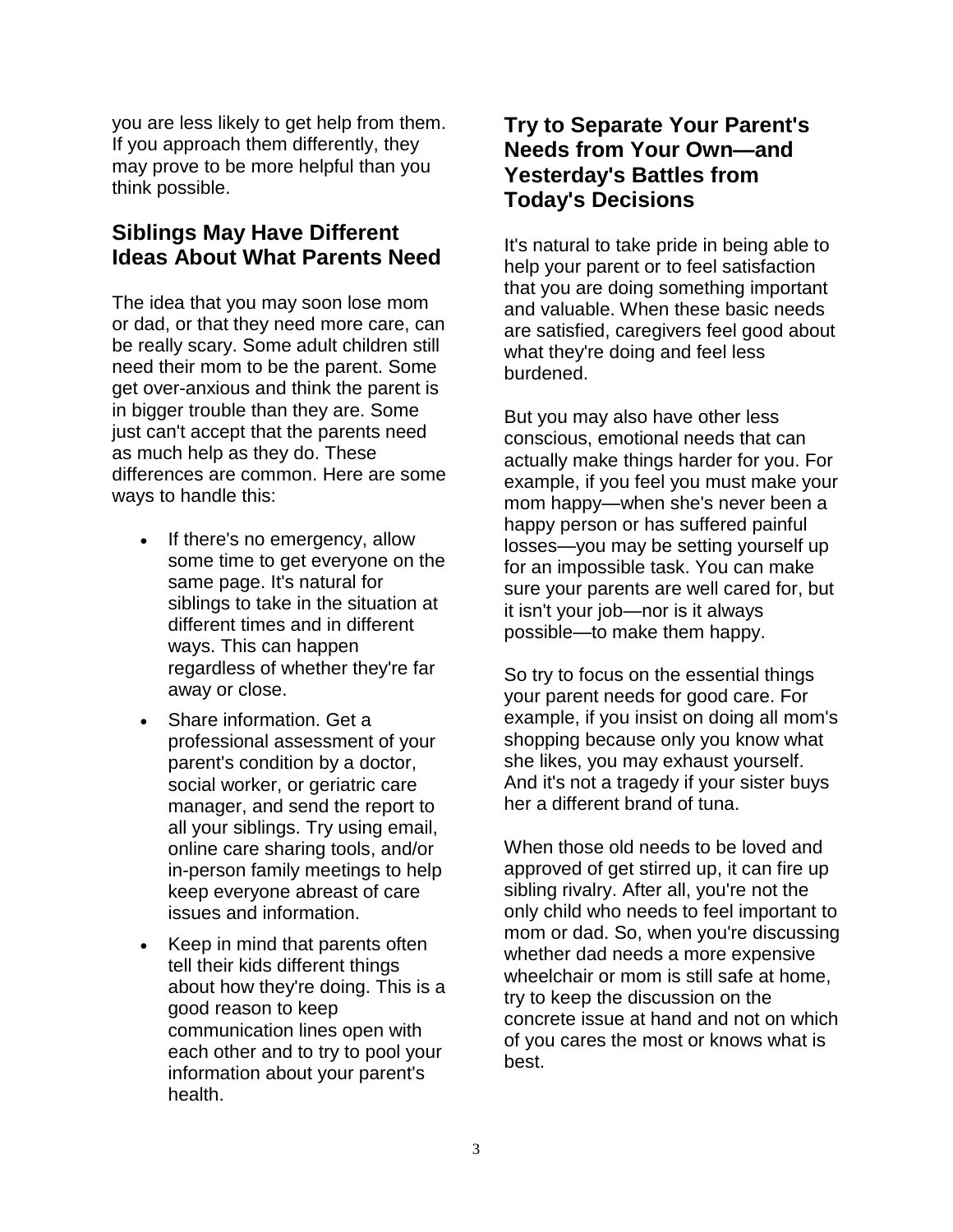#### **Clues That You Are Acting Out of Emotional Needs or Fighting Old Battles**

- Your level of emotion is out of proportion to the specific thing being discussed right now; i.e., getting into a heated argument about which of you should go to the doctor with dad next week.
- You or your siblings criticize the way you think another person is being; i.e., selfish, bossy, uncaring, irresponsible, or worse.
- You feel that none of your siblings understands what mom needs the way you do, and you are the only one who can do certain things.
- You or your siblings generalize a discussion saying, for example, "You always do this!"
- You or your siblings criticize the way one another feels, for example, "You don't care anything about mom."

When you become furious or terribly hurt in a dispute with your sibling, try to step back, calm down, and focus just on the issue at hand; e.g., getting dad to his doctor appointment.

#### **Tips for Winning More Support from Your Siblings**

1. **Try to accept your siblings and your parents—as they really are, not who you wish they were.** Families are complicated and never perfect. There are no "shoulds" about how people feel. They are not bad people or bad children if they don't feel the same as you do. If you can accept this, you are likelier to get more support from them or, at least, less conflict.

- 2. **Do not over-simplify.** It's easy to assume that you are completely right, and your siblings are all wrong or lazy, irresponsible, uncaring, etc. Each person has a different relationship with your parent, and each person's outlook is bound to be different.
- 3. **Ask yourself what you really want from your siblings.** Before you can ask for what you want, you need to figure this out, and that's not always as simple as it seems. First of all, ask yourself whether you really, deep-down, want help. Many caregivers say they do but actually discourage help. So think hard. Do you want them to do certain tasks regularly? Do you want them to give you time off once in a while? Or, do you feel you have everything under control, but you would like them to contribute money for services or respite?
- 4. **Or—and this is a big one for many caregivers—do you really not want them to do anything, but you would like more emotional support.** Many caregivers feel lonely, isolated, and unappreciated. If you would like your siblings to check in on you more, ask them to call once a week. And tell them it would really help if they would say "thanks" or tell you you're doing a good job. They are more likely to do this if you don't criticize them for what they are not doing.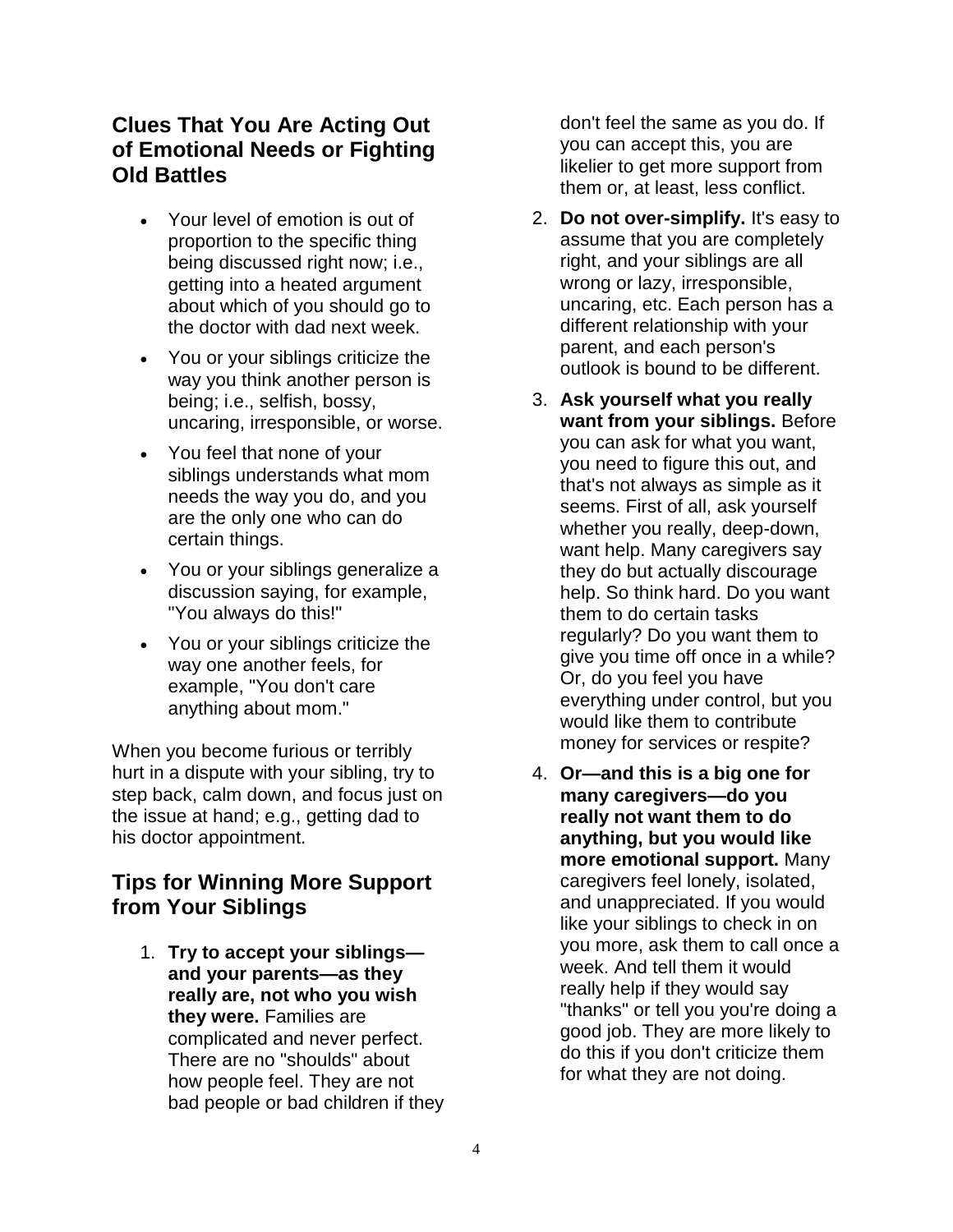- o Ask for help clearly and effectively.
- $\circ$  Asking is the first step. You might ask for help by saying, "Can you stay with mom every Thursday? I have to get the shopping done for the week and it gives me some time to myself." Don't fall into the common trap of thinking, "I shouldn't have to ask." Your siblings may assume that you have everything covered, so they don't recognize the added responsibilities and "burden." They are involved with their own lives and struggles and not so attuned to yours that they can read your mind. Also, if you're not exactly sure what you want from them, you may be giving them mixed messages.
- $\circ$  Ask directly and be specific. Many caregivers hint or complain or send magazine articles about the hardships of eldercare. But these strategies do not work well.
- o Ask for what's realistic. People get more when they don't ask for the impossible. So consider the relationship your sibling has with mom or dad and ask for what that person can really give. If your sister can't spend ten minutes with mom without screaming at her, don't ask her to spend time, rather,

ask for something that's easier for her such as doing paperwork or bringing groceries.

- 5. **Watch how you ask for help and steer clear of the cycle of guilt and anger.**
	- o Avoid making your siblings feel guilty. Yes, really. Guilt makes people uncomfortable and defensive. They might get angry, minimize or criticize what you are doing, or avoid you. That is likely to make you angry, and then you will try harder to make them feel guilty. They will attack back or withdraw even more. And round and round you go.
	- o Sometimes your siblings will criticize you because they are genuinely concerned about your parents. Try to listen to these concerns without judgment and consider whether it is useful feedback. At the same time, be bold by asking for appreciation for all that you are doing—and remember to say thanks back when someone is helpful.
	- $\circ$  Be careful of your tone and language when you request something. It's not always easy to hear the way we sound to others. You might think you are asking for help in a nice way, but if you're angry, that's the tone your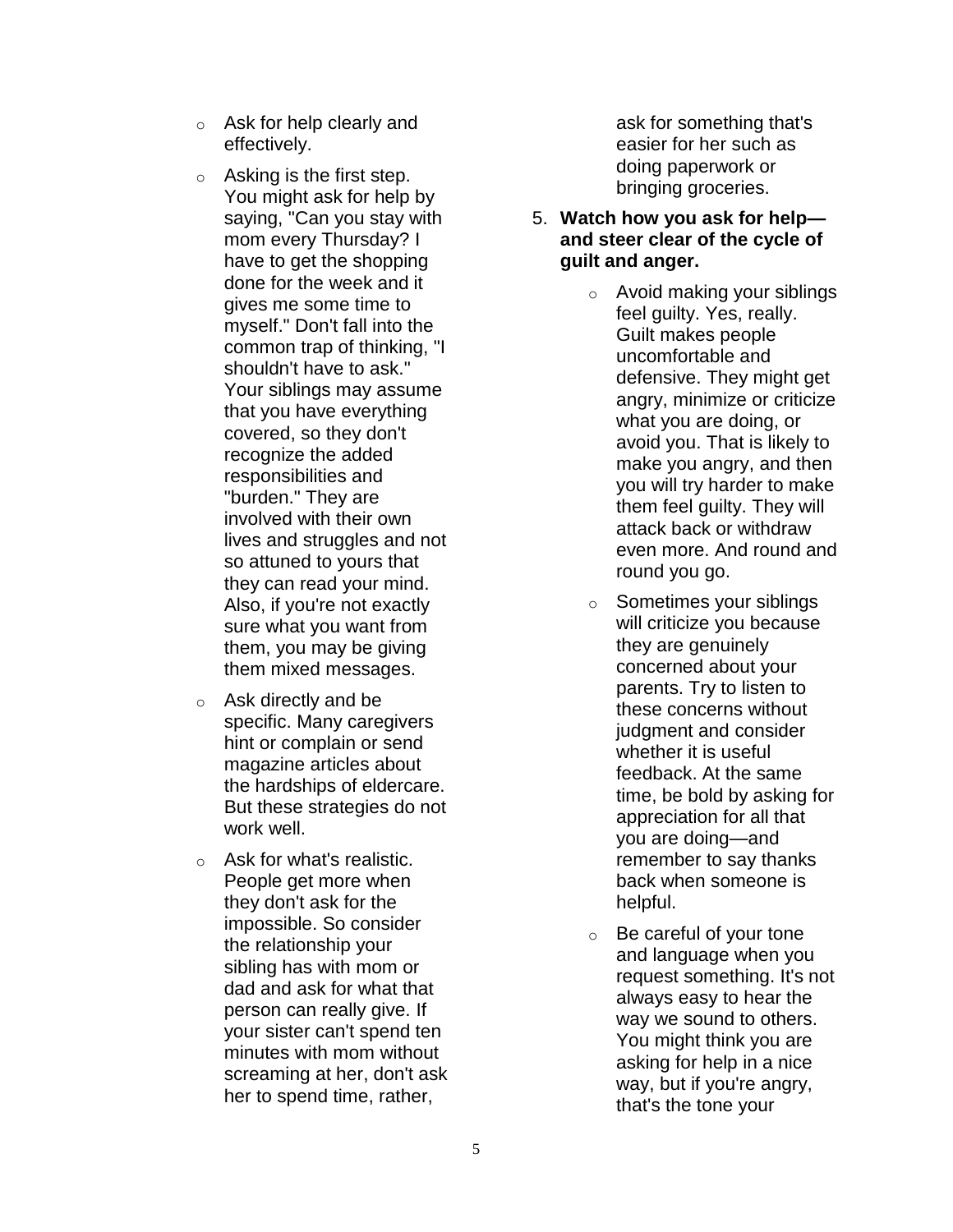siblings will hear. And, they're likely to react in unhelpful ways.

- 6. **Get help from a professional outside the family.** Families have long, complicated histories, and during this very emotional passage, it is often hard to communicate with each other without overreacting, misinterpreting, or fighting old battles. Even the healthiest families can sometimes use the help of an objective professional. People like family therapists, social workers, geriatric care managers, physicians, or clergy can help siblings establish what is real about a parent's health and needs in order to help distribute responsibilities more equitably. In family meetings, they can help you stay focused on the topic at hand and help you avoid bringing up old arguments.
- 7. **Steer clear of power struggles over your parent's assignment of legal powers.** Whether or not you have been given your parent's legal powers over finances or health, you need to remember that it is your parent who has made these decisions. If you have your mom's or dad's power of attorney, be sure to keep detailed records and send your siblings statements about how you have spent mom's money. This may seem like a lot of extra work, but record-keeping is required by law, and being open will reduce distrust or distortion—and lawsuits. If a sibling has been given legal power, try to accept your parent's decision and don't take it as a

personal attack on you. Do your best to work with the sibling who has the authority by presenting expenses and bills in black and white. If the sibling who has the purse strings doesn't cooperate, then bring in a professional to explain your parent's needs and to mediate. If you are concerned about manipulation, a changed will or undue influence, contact your local Adult Protective Services.

8. **Don't let inheritance disputes tear your family apart.** If you feel wronged by the way your parents have divided their money and property, it's natural to be upset especially when you are grieving. You may feel that you deserve more because you have cared for your parents. If that's what you feel, you need to discuss this with your parents while they are alive and can make these decisions. If you suspect foul play by another sibling, then this is the time to consult an attorney or Adult Protective Services. Yet, research shows that most parents feel a need to leave their estates equally as a sign of their equal love for all their children. When they divide things unequally, it's often because they are worried that a particular child will be in greater need. Whatever their reasons, remember that it was your parents, not your siblings, who decided this. Think hard before you take your anger or disappointment out on your siblings. They are what remains of your original family, and for most people, this relationship